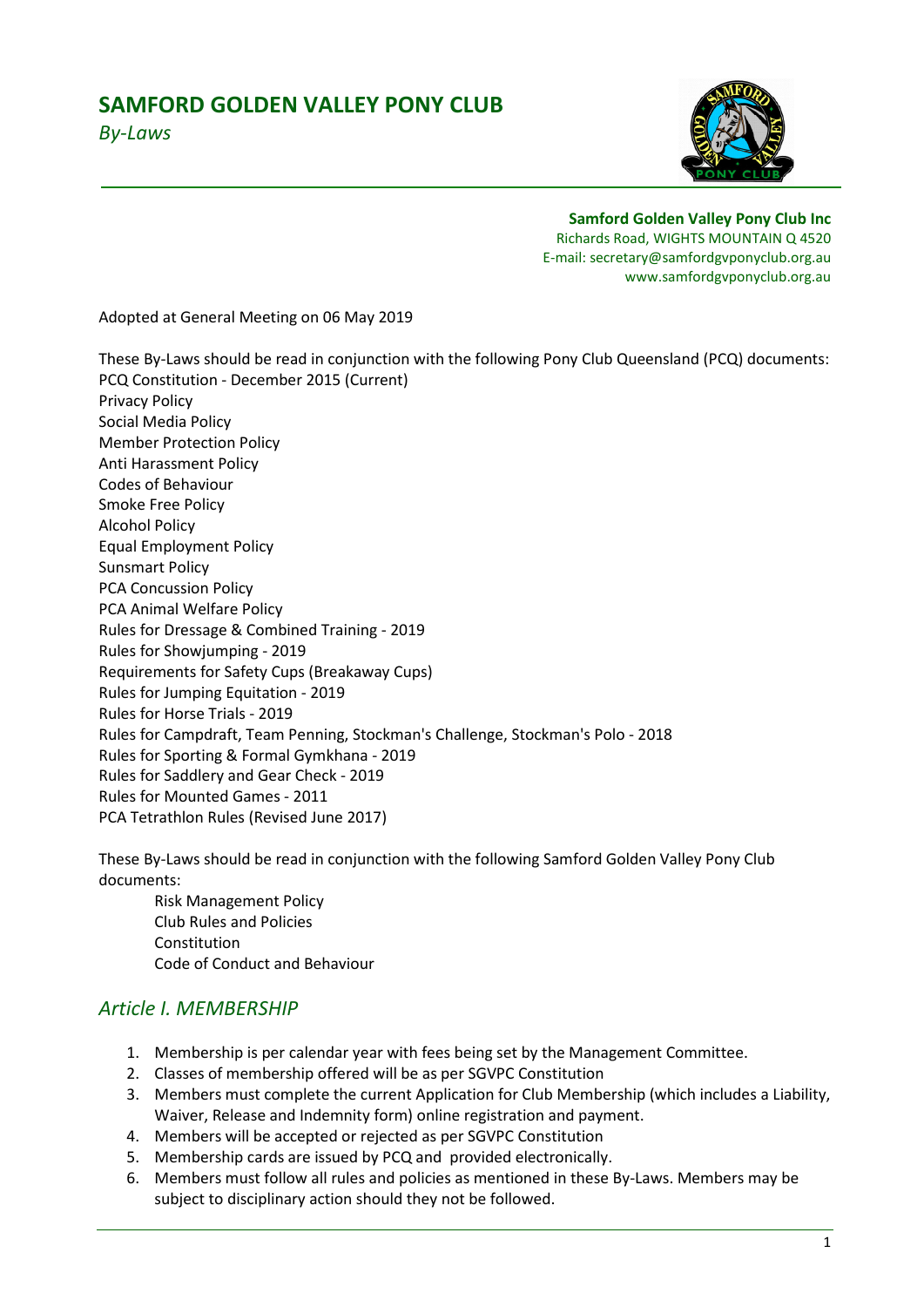- 7. Parents/Guardians and other family members who do not wish to seek riding memberships are encouraged to join as social members.
- 8. All membership applications for riders aged 16 and under must be accompanied by a Parent/Guardian membership.

## *Article II. PARENT/GUARDIAN OBLIGATIONS*

- 1. Parents/Guardians are expected to become involved and participate in the normal running of the Club's affairs e.g. working bees, canteen, fundraising, setting out and packing up equipment on club days etc.
- 2. Parent/Guardians are expected to become involved in Club's duties when their child is riding at events run by other clubs or zones e.g. pencilling, cross country steward, etc.
- 3. Parents/Guardians are expected to act as role models and encourage safe practices at all times while handling and moving amongst horses. Certificate level course are available to learn more about horses.
- 4. Parents/Guardians are encouraged to fill the various committee positions.

## *Article III. USE OF THE GROUNDS*

- 1. Use of the grounds is limited to current financial members of SGVPC unless special consideration is granted by the Management Committee. (i.e. members of other pony clubs)
- 2. Safety helmets and approved footwear must be worn at all times whilst mounted or lunging. (refer PCQ Uniform & Saddlery Rules for Gear Check)
- 3. Junior members under 16 years must not use the grounds whilst alone. They must have an adult, instructor or other club member 16 years or over with them.
- 4. The clubhouse and surrounding area is a 'horse free zone'.
- 5. All equipment must be used in the manner it is designed for and must not be used unless you are familiar with correct usage.
- 6. It is the riders' responsibility to ensure equipment is in a safe state before use.
- 7. All equipment that is taken from storage must be returned after use.
- 8. The grounds or sections of the grounds will be unavailable for use from time to time. Please refer to email/social media/website/signage.

### *Article IV. GROUNDS KEYS & ACCESS CODES*

- 1. Members will be advised of current access codes to access the grounds.
- 2. Members may obtain a key to the toilets from the Officer in charge of keys. A refundable deposit is required.
- 3. Keys remain the property of SGVPC at all times and must be returned if membership is not renewed. SGVPC retain the right to request the return of the key at any time.
- 4. Keys and access codes must not be lent and must not be used to give access to the grounds by non members.
- 5. The gate should be locked upon entering the grounds and then again upon leaving.
- 6. Refund of deposit must be claimed within 6 months of membership expiring.

## *Article V. GROUNDS LIGHTING*

- 1. Lighting of the grounds is controlled by automatic timers or by using the switch on the power poles – please refer to current instructions on website for use. Stable and parking light controls are located in the stables and will operate for a preset time after the button is pushed.
- 2. Lighting schedule/availability may vary as advertised via email/social media/website.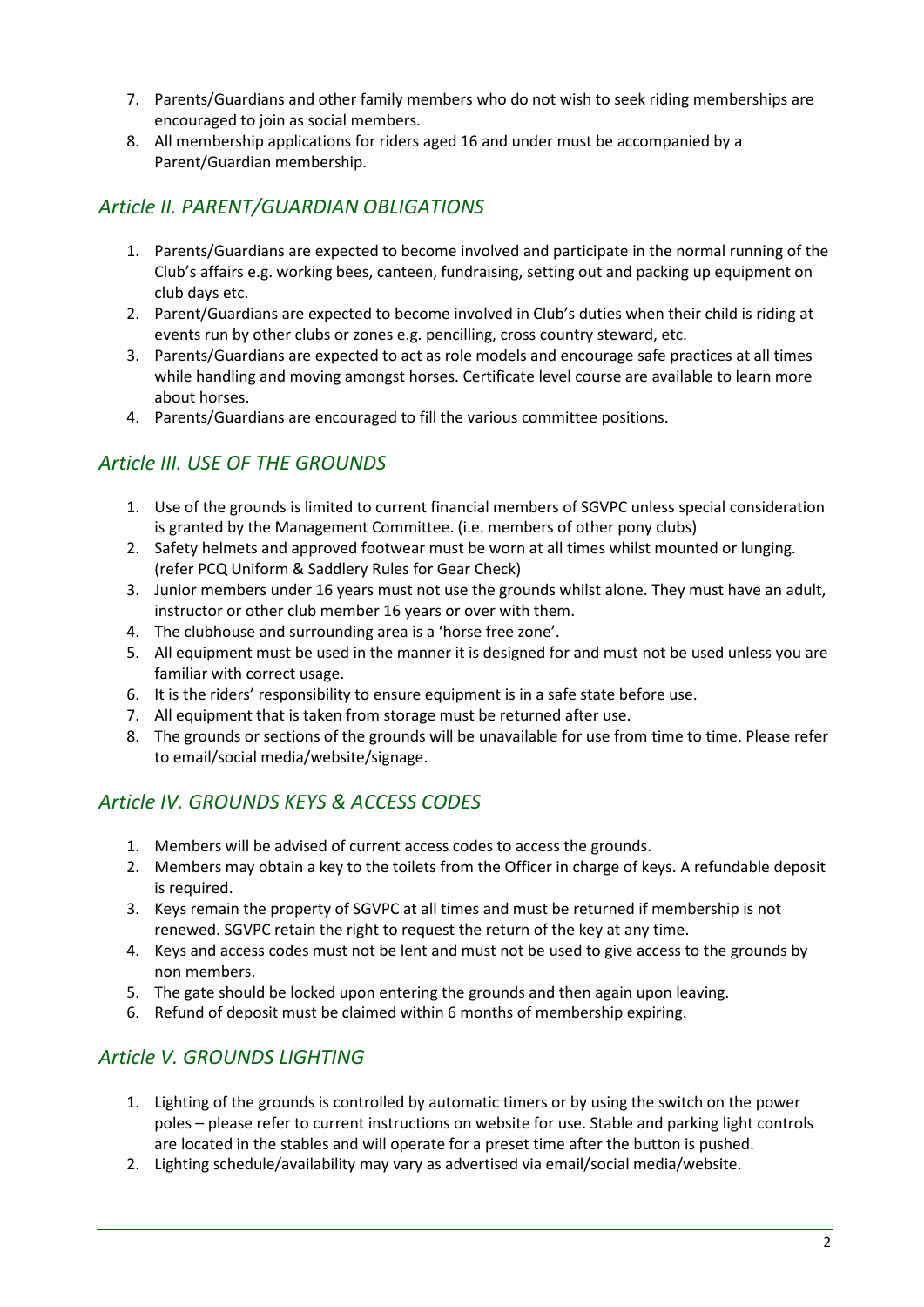## *Article VI. STABLES AND YARDS*

- 1. Stables and yards may be used at any time during the day provided a person responsible for the horse remains on the grounds. Overnight stabling is by approval of the Management Committee only.
- 2. Horses must not be paddocked in the round yard or the junior fenced area. These areas are for use by all for riding and training.
- 3. Equipment used in the round yard must be removed after use.
- 4. Only one horse at a time is permitted in the lane way of metal yards.
- 5. On muster, clinic or competition days the stables must be divided into stalls and horses tied at all times using headstall or halter. Do not tie horses up while bridled.
- 6. No horses allowed in the central passageway of the stable complex.
- 7. Horses must be led into the stables and not ridden in under any circumstances. Riders must not be mounted in the stables.
- 8. Riders/handlers must not enter the stables from the rear when a horse is in the stall or an adjacent stall – use the central walkway and enter from the front.
- 9. The area around the stables and yards is a 'walk only' area (no trotting or cantering).
- 10. Be respectful for your own and others gear. Beware of horses that may bite/chew saddlery.
- 11. Stalls/yards must be left clean rubbish, straw, feed and manure to be removed.

## *Article VII. CROSS COUNTRY COURSE*

- 1. The cross country course forms part of the grounds of SGVPC and is therefore limited to use by SGVPC members.
- 2. Safety helmets and approved footwear must be worn at all times whilst mounted or lungeing (refer PCQ Uniform & Saddlery Rules for Gear Check)
- 3. To use the cross country jumps riders must be under the instruction of a current C Level or higher Pony Club Coach, NCAS accredited Prelim or higher coach or a current EA Coach qualified to teach jumping.
- 4. Safety vests must be worn at all times when jumping obstacles on the cross country course.
- 5. The course can become unusable or unsafe due to erosion, flood, accidental or wilful damage, maintenance in progress, etc. It is the riders' responsibility to inspect the jump, take off and landing area and general surroundings to ensure safe before use of each part of the course.
- 6. From time to time the course will be closed and riders must not use it during these times. Refer to notice by email/social media/website/signage.

## *Article VIII. MUSTERS*

- 1. Musters are run as advertised in the club calendar which can be amended from time to time.
- 2. Format and start time of musters vary and will be published by notice each year.
- 3. Muster or formal uniform is acceptable.
- 4. Riders are divided into groups and must remain in their group unless special permission by the instructor is given to change groups or leave.
- 5. Riders are expected to arrive on time and assemble for a gear check. Permitted saddlery and gear is listed in PCQ Uniform and Saddlery Rules for Gear Check.
- 6. If arriving late it is the riders' responsibility to report to an instructor for a gear check and marking of attendance.
- 7. To gain attendance points you must stay for the entire muster and participate. Some groups or riders are exempt from time to time as notified each year or on a temporary basis.
- 8. If seeking attendance points for an unmounted attendance, members must wear their muster shirt, be present for the whole muster and participate in a learning or assisting capacity.
- 9. An adult guardian must remain on the grounds for all riders under 16 years of age for the full muster.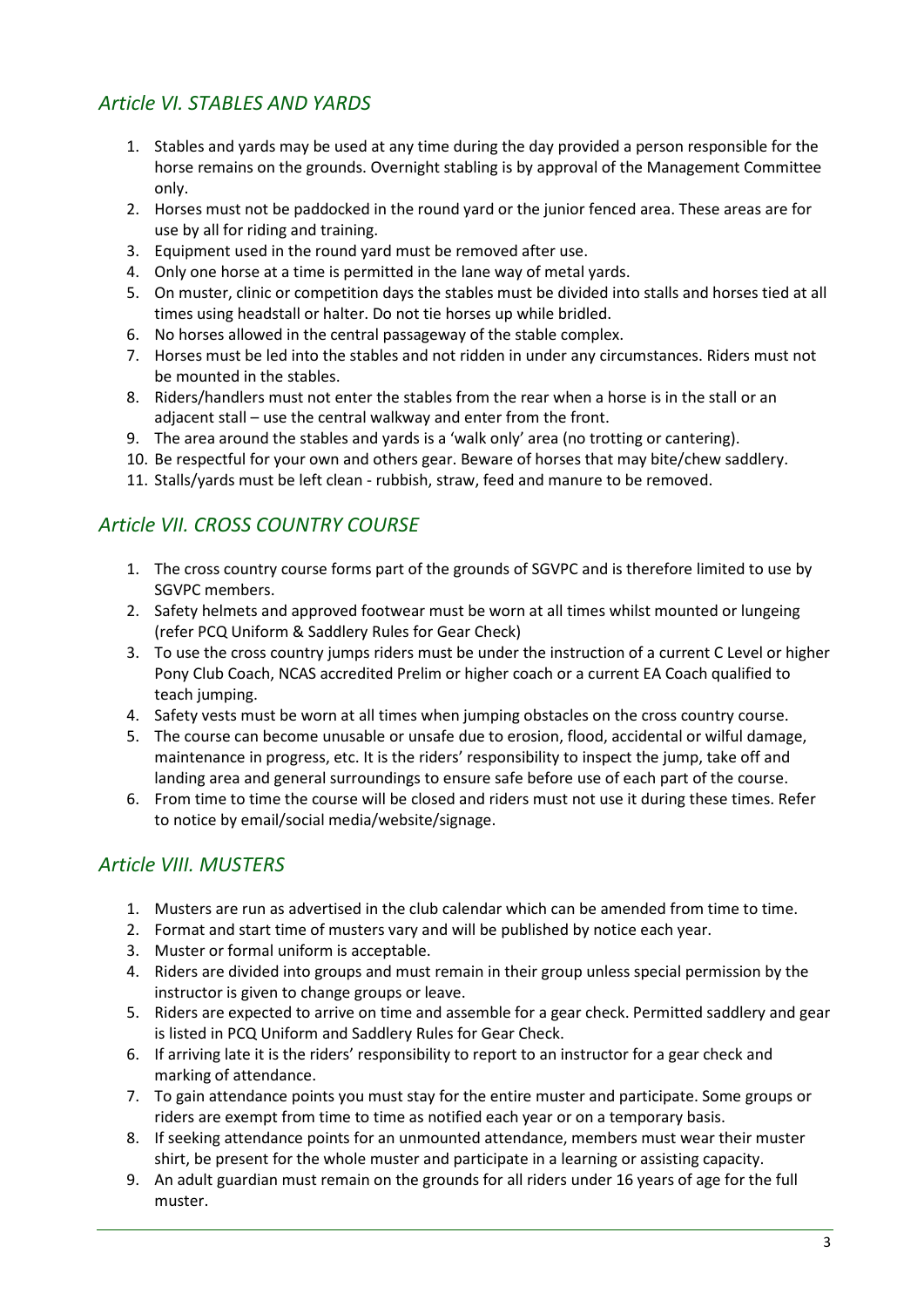- 10. Respect must be given to all instructors and trainee instructors. At no time must they be interrupted or contradicted during a lesson. Questions or problems should be referred to the Chief Instructor or Instructor in charge at lunch break or after the muster.
- 11. Wet musters will be advertised via email/social media/website and attendance points will count. Muster shirt must be worn.

### *Article IX. RIBBON DAYS*

- 1. Each year a series of up to 3 ribbon days (mini competitions for members only) are held on muster days. Points are totalled in conjunction with SGVPC competitions for the awarding of the Sue Jones Memorial Award.
- 2. Ribbons Days will include a selection of formal and sporting gymkhana events.
- 3. Rules and classes will be modelled from PCQ rules for competition. These will/may be modified to suit the muster, available time to run event and experience of those likely to attend. Details and classes will be advised when advertising event or on day at discretion of the organizing committee/instructors.
- 4. Each day will enable riders to achieve points as below.

 Dressage and Combined Training – Dressage (2 tests)10 points per test for 1st place (2nd 9, 3rd 8 etc), Combined Training 10 points for 1st overall (2nd 9, 3rd 8 etc) Showjumping and Jumping Equitation (selection of 3 competitions i.e. Grand Prix, AM7 & jumping equitation)– 10 points per competition for 1st place (2nd 9, 3rd 8 etc) One Day Event  $-10$  points for first overall with co-efficient of 3 i.e.  $10 \times 3 = 30$  points (2nd 9, 3rd 8 etc with co-efficient of 3) Gymkhana (selection of 6 or 7 events) – points for each event  $1st = 5$ ,  $2nd = 4$ ,  $3rd = 3.5$ ,

4th =  $3$ , 5th =  $2.5$ , 6th =  $2$ , complete event =  $1$ 

- 5. Parents/Guardians of riders competing must contribute towards set up, pack up and event jobs.
- 6. Formal uniform must be worn includes club saddle cloth, long sleeve shirt and tie (vest and badge are optional) unless otherwise advised by the Management Committee

## *Article X. EVENTS*

- 1. SGVPC run events from time to time and members are expected to participate in the organisation, set up, pack up and running of the event.
- 2. Rules differ for each event as advertised on the program and rule book for discipline i.e. PCQ Rules for Dressage. It is the riders' responsibility to be familiar with the rules and follow them.
- 3. Nomination rules for each event may differ. Please refer to communications before the event and the standard nomination instructions for own club events on the website.
- 4. Working bee rules differ for each event. Please refer to communications before the event. In all cases if you have a child competing you are required to participate in an event working bee as well as fulfil an event job on the day.
- 5. The PCQ Uniform and Saddlery Rules for Gear Check apply for all events unless event flyer states otherwise.
- 6. Once a competition area is constructed it is closed to all riding/horses. Failure to obey may entail elimination from the competition or other disciplinary action.

### *Article XI. NOMINATING FOR EVENTS AT OTHER CLUBS*

- 1. To participate at an event riders must attend two club musters in the 12 months preceding the event. (PCQ rule effective from 2010).
- 2. Nominations must be submitted through the Club online nomination process unless the event flyer or website instructions indicates otherwise. Refer to website for nomination procedure. A small administration fee may be charged for nominations to events held at other clubs.
- 3. Nominations received without full payment online at closing date may be considered not received. In all cases payment should be made in the same transaction as nomination.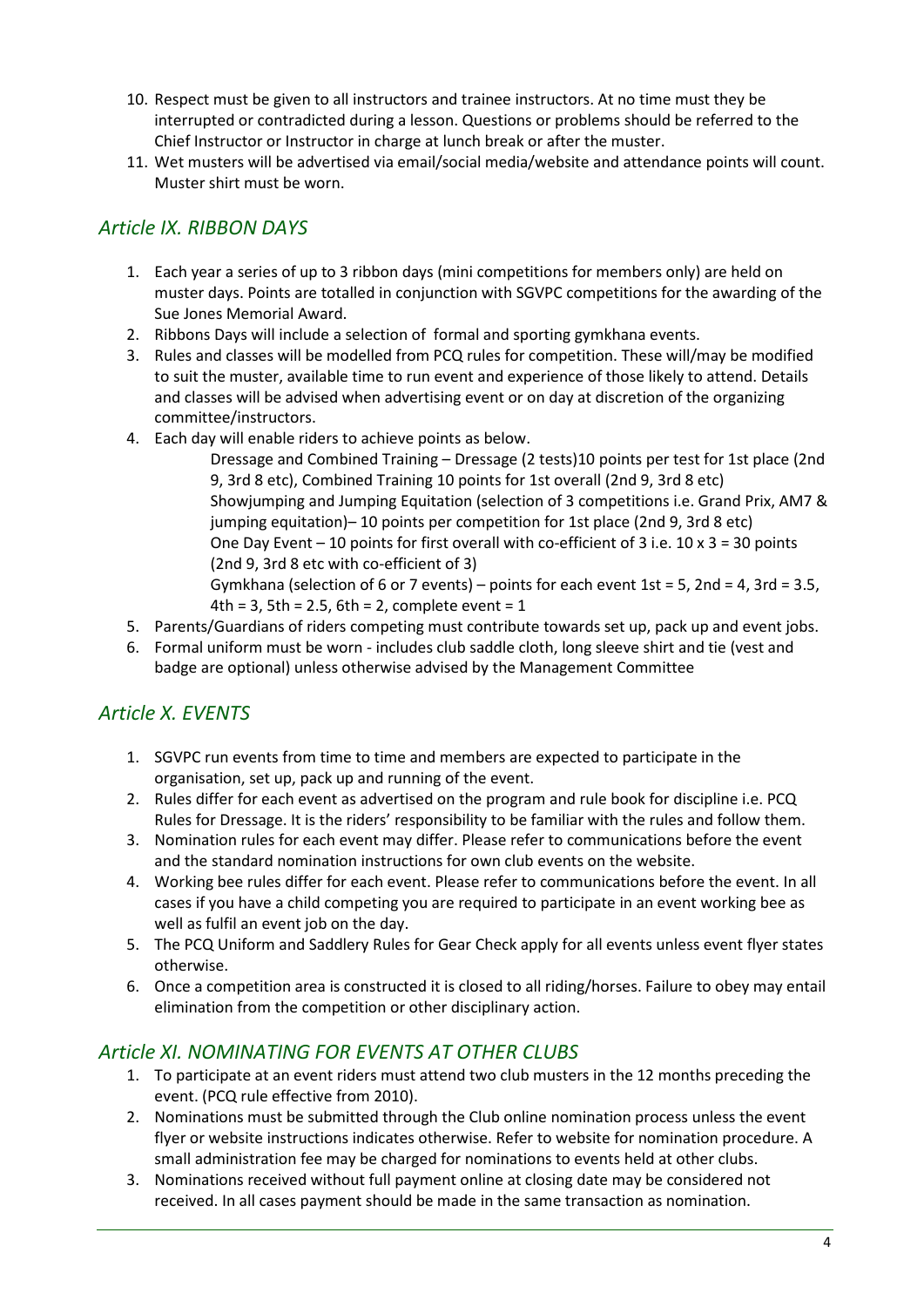- 4. The Club maintains the right to refuse a rider nomination for an event in certain circumstances i.e. required musters not attended, rider does not have sufficient riding experience, horse considered unsafe for event, outstanding fees, etc.
- 5. SGVPC will not submit nominations on behalf of members to other Clubs. Members should contact the relevant Club directly if the online system is not their preferred nomination method.
- 6. In the case that an event is cancelled after nominations have been received, the host club will be responsible for refunds to members.
- *7.* In the case that a rider cannot compete at an event they should contact the host club directly as soon as possible to advise they will be scratching. Under certain circumstances a refund may be provided. It is up to the individual to organize any refund .

## *Article XII. END OF YEAR TROPHIES/AWARDS*

1. End of year awards are in place to encourage participation and learning and award riders for a variety of achievements

2. Riders must submit their results for approved events (see note 5) via the website regularly throughout the year. Submission cut-off dates will be advertised via the club calendar. Age will be as at submission cut-off date.

3. Most awards are limited to points earned on one horse (by the same rider). If riders compete on more than one horse during the year they should submit results for all horses but must advise the results officer by 1 July each year which horse they wish to accumulate points for.

4. The results officer reserves the right to check points with the host club and amend results accordingly. 5. Approved events are those run under PCQ rules and not open to non PCA riders. Open days, ribbon days, shows, hunter trials or sports days are NOT approved events.

6. Muster points are accumulated for all horses ridden by the rider. Refer below for muster point explanation. On occasions musters are run with 'no points' awarded.

7. To be eligible for any trophy, riders must attend a minimum of four (4) home musters mounted during the year.

10. Final fancy dress and ribbon day does not count towards attendance.

- 12. The awarding of trophies is subject, at all times, to the discretion of the Management Committee.
- 13. Perpetual trophies remain the property of the Club and must remain at the Club at all times.

Discipline Trophy Points are allocated as follows

Gymkhana: 1st – 6 2nd – 5 3rd – 4 4th – 3 5th – 2 6th - 1

Official Showjumping /ODE/Combined Training/Dressage/Jumping Equitation: 10 points down to 1 point for 1st to 10th placings.

Unofficial Showjumping/ODE/Combined Training/Dressage: 5 points down to .5 of a point for 1st to 10th placings.

(i) GYMKHANA:

GYMKHANA PERPETUAL SHIELD & TROPHY:(trophy to be retained by recipient). Awarded to the competitor who achieves the highest number of points from a maximum of five (5) gymkhanas.

LIMERICK TROPHY (to be retained by recipient)

Awarded from combined points from the annual SGVPC formal and sporting gymkhana to the rider who gains a high achievement/highest overall points at their first gymkhana. This award is held over until end of year trophy presentation.

HIGH POINT TROPHY FOR 6YRS & UNDER RIDER FROM SGVPC – PERPETUAL TROPHY & TROPHY Awarded from combined points from the annual SGVPC formal and sporting gymkhana to the highest point scorer who is 6yrs or under. An independent rider will place above an assisted rider regardless of points earned. This award is held over until end of year trophy presentation.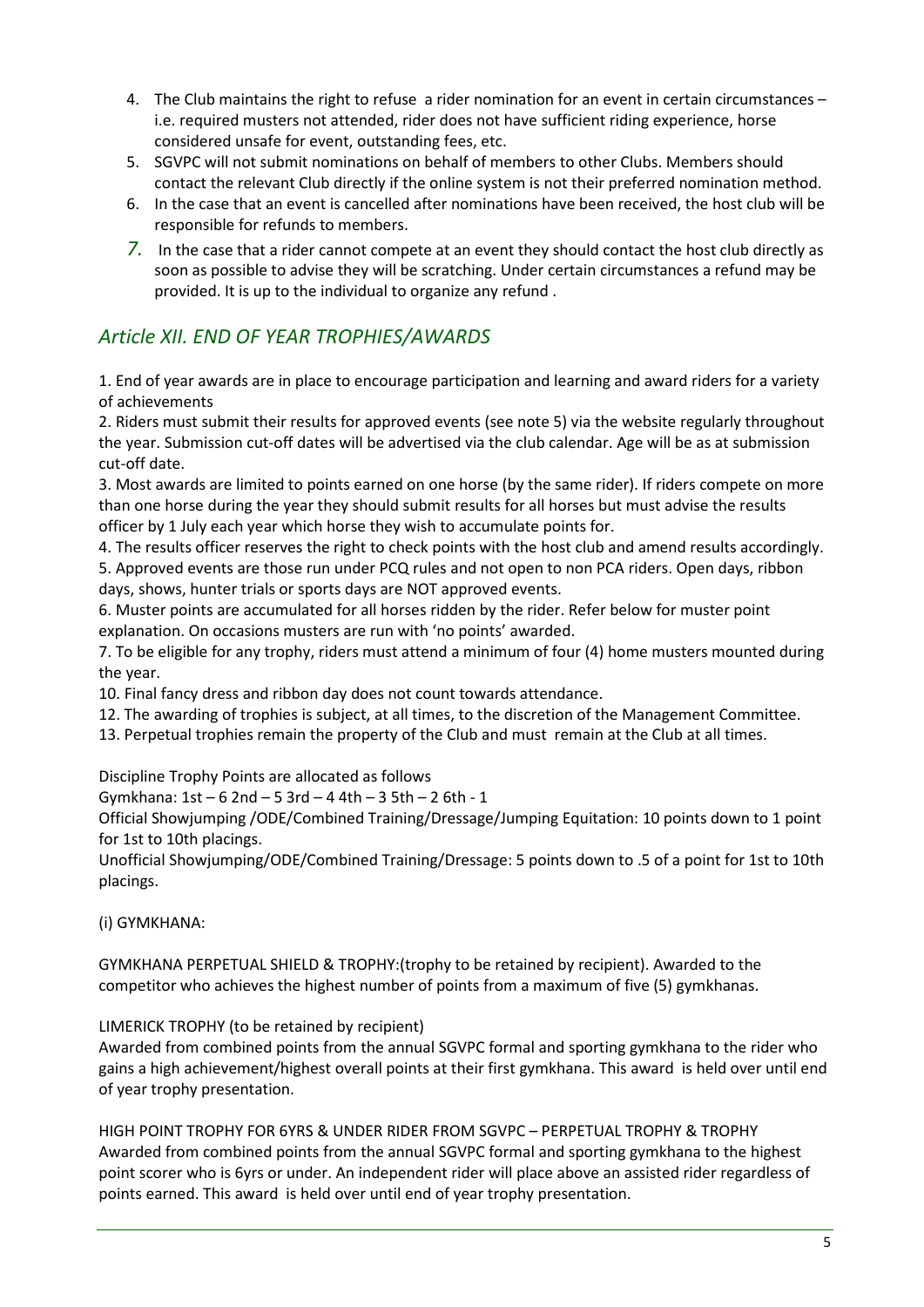HIGH POINT TROPHY FOR 7YRS TO 25YRS RIDER FROM SGVPC – PERPETUAL TROPHY & TROPHY Awarded from the combined annual SGVPC formal and sporting gymkhana to the highest point scorer 7yrs to 25yrs. An independent rider will place above an assisted rider regardless of points earned. This award is held over until end of year trophy presentation.

### (ii) SHOWJUMPING:

PERPETUAL SHIELD & TROPHY: (trophy to be retained by recipient) Awarded to the rider who achieves the highest number of Showjumping points from a maximum of five (5) events. Runner up trophies will be awarded to one rider each from 13 yrs & over and 12 yrs & under age groups.

### (iii) ONE DAY EVENT:

PERPETUAL SHIELD & TROPHY: (trophy to be retained by recipient)

Awarded to the rider who achieves the highest number of ODE points from a maximum of five (5) events. Runner up trophies will be awarded to one rider each from 13 yrs & over and 12 yrs & under age groups.

#### (iv) COMBINED TRAINING:

PERPETUAL TROPHY & TROPHY: (trophy to be retained by recipient) Awarded to the rider who achieves the highest number of C/T points from a maximum of five (5) events. Runner up trophies will be awarded to one rider each from 13 yrs & over and 12 yrs & under age groups.

#### (v) DRESSAGE:

PERPETUAL TROPHY & TROPHY: (trophy to be retained by recipient) Awarded to the rider who achieves the highest number of dressage points from a maximum of five (5) events. Runner up trophies will be awarded to one rider each from 13 yrs & over and 12 yrs & under age groups.

#### (vi) JUMPING EQUITATION

PERPETUAL TROPHY & TROPHY: (trophy to be retained by recipient) Awarded to the rider who achieves the highest number of jumping equitation points from a maximum of five (5) events. Runner up trophies will be awarded to one rider each from 13 yrs & over and 12 yrs &

under age groups.

EFFORT & ACHIEVEMENT AWARDS – 2 x PERPETUAL TROPHIES & TROPHIES: (trophy to be kept by recipient) 13 yrs & over and 12 yrs & under.

SUE JONES MEMORIAL PERPETUAL TROPHY & TROPHY (trophy to be retained by recipient) Award established in 2014 in loving memory of Sue Jones.

Sue Jones was a founding and dedicated member of SGVPC and filled the role of Chief Instructor for most of her years in the club. Sadly Sue passed away in June 2013. One of Sue's passions was the training of the up and coming riders to achieve competition level.

a) must attend at least five (5) home musters mounted

c) attained the highest point score over the Sue Jones Memorial Ribbon Days and SGVPC events held in the year

d) in the case of a tie, the rider with highest home muster attendance will be the winner, if still tied the rider with the highest muster points will be the winner (thereafter considered a tie)

### ROTARY PERPETUAL TROPHY & TROPHY:

(trophy to be retained by recipient) Donated by the Samford Rotary Club to a member who

b) participated in most facets of Pony Club; c) must attend at least four (4) home musters

- d) attended working bees;
- e) was helpful and courteous to other Club members;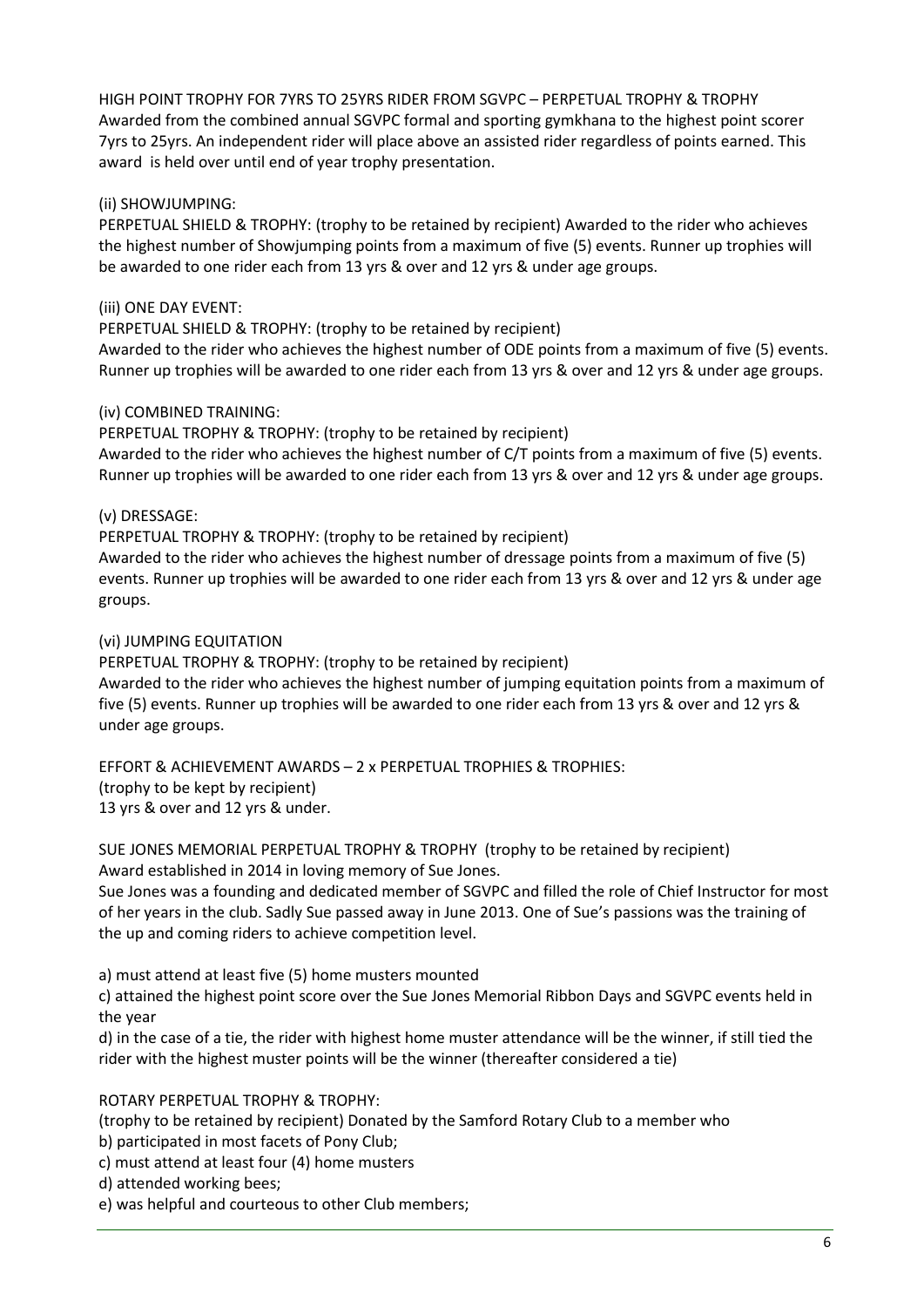acts as an ambassador for SGVPC at all times when representing the Club

f) showed good care for their horse.

Suggestion box to be provided at the Clubhouse throughout the year for members to provide nominations with reasons for nominations

Management Committee will take suggestion box into consideration when choosing trophy recipient

HORSE & RIDER OF THE YEAR – PERPETUAL TROPHY & TROPHY:

The most prestigious award in the Club. Riders are judged under the following criteria:

a) must ride the same horse in competition for the whole year (irrespective of reason for change of nominated horse)

b) must attend 75% of musters (includes attendance at eligible PCQ events)

c) must attend at least four (4) home musters

d) must compete in most facets of pony club, i.e. Dressage, Gymkhana, ODE, Showjumping & Combined **Training** 

e) must set a good example to others and be courteous at all times and helpful to younger members f) involvement in club activities, e.g., certificate work, muster attendance and working bees

g) ribbons won will be taken into consideration, but are not the most important part of this Award and will be used as a guide only.

### MOST IMPROVED TROPHY:

The Club's Instructors will choose four (4) individual riders (one from each age group: under 8 years, 8-10 years, 11-13 years and 14-17 years) who they consider to be the most improved of all Club members.

MOST IMPROVED OVERALL 'GIFT' PERPETUAL SHIELD:

One of the recipients of the Most Improved Trophies will be chosen by the Club's Instructors.

### BEV HAMILTON 100% ATTENDANCE TROPHY

For riders who achieve 100% muster attendance. (includes attendance at eligible PCQ events). Riders must attend all sessions of a muster to qualify for attendance points. Riders may attend musters unmounted in the case of unavailability of horse. (Muster shirt should be worn)

### MUSTER PRESENTATION POINTS (BY AGE GROUP):

Winner & runner-up trophies will be awarded (under 8 years, 8-10 years, 11-13 years and 14-17 years). To be eligible for Muster Points trophies, riders must attend 75% of home musters (includes attendance at eligible PCQ events).

HIGHEST MUSTER POINTS - JUNIOR PERPETUAL SHIELD & TROPHY: (trophy to be retained by recipient)

### *MUSTER POINTS*

Muster points are awarded at the beginning of each muster, as follows:

### *Rider:*

(Max 5 points) You are not judged on how new your uniform is. Instructors are looking for polished boots, clean jodhpurs/shirt/helmet, long hair tied back neatly or in a hairnet, shirts must be tucked in and jodhpurs worn over short boots. CORRECT PONY CLUB UNIFORM MUST BE WORN.

#### *Gear:*

(max 5 points) Well-maintained tack, regardless of age. Gear should be clean and oiled. Club saddlecloths should be used. Attention will be paid to badly fitting gear, loose/dirty girths etc. Keepers should be in their correct place and bandages/boots should be clean and correctly fitted.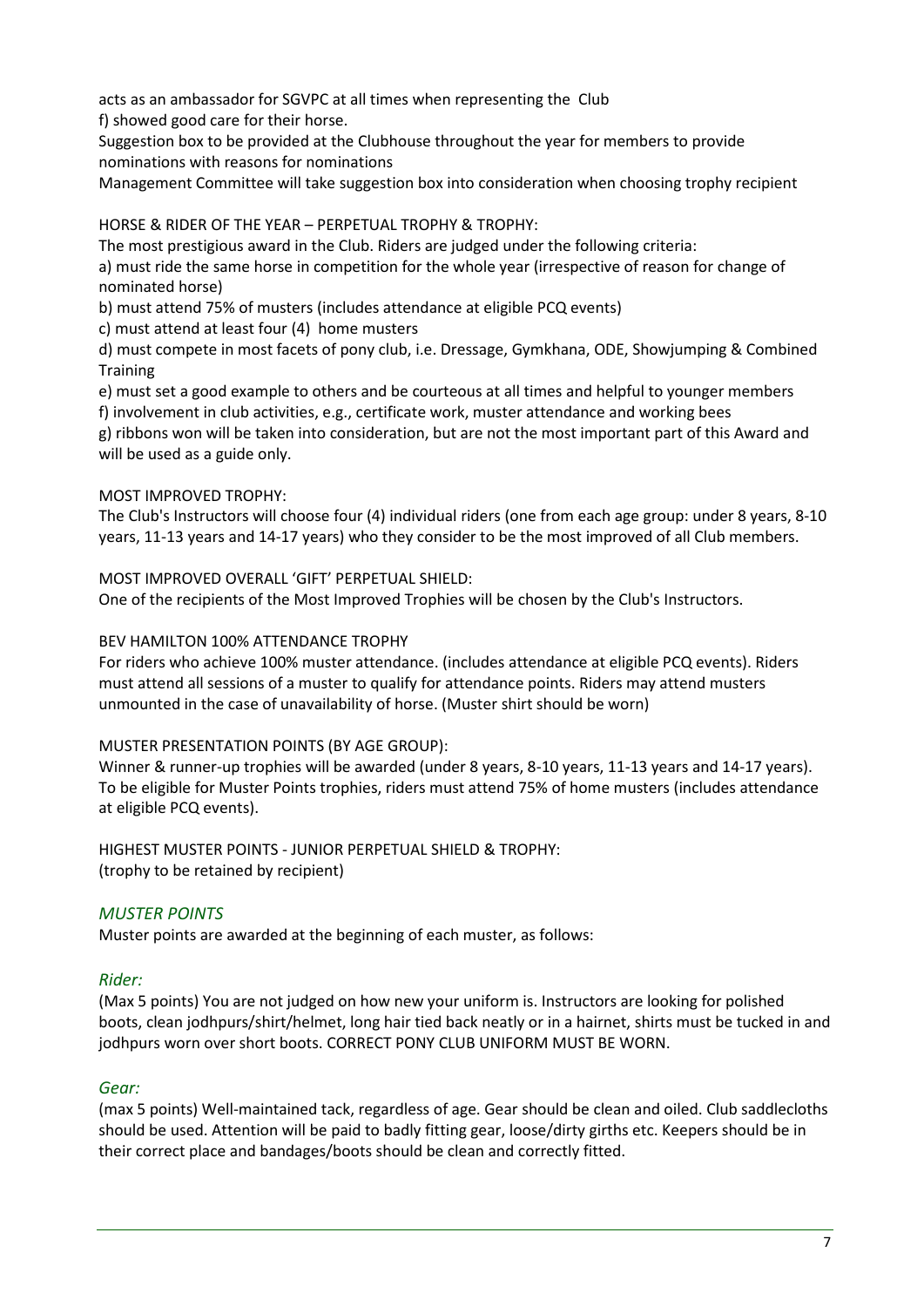### *Horse:*

(max 5 points) We are aware that many horses are "paddock" horses and this is taken into consideration. However, horses' coats, manes & tails (not necessarily plaited) should be clean and feet neatly trimmed.

### *Punctuality:*

Muster starting time is as indicated in the Club calendar. Musters start in your groups in areas as directed by the muster co-ordinator - be courteous, be punctual. Late arrivals will forfeit points from the rider, gear and horse sections and receive attendance points only.

## *Article XIII. UNIFORMS*

- 1. Uniform purchases are available online however collection/check re current stock must be arranged with the Uniform Convener. At times stock may need to be ordered and may not be available immediately.
- 2. FORMAL UNIFORM must be worn to all events (unless an OPEN event or advertised otherwise).
- 3. MUSTER UNIFORM must be worn at musters unless otherwise advertised. (FORMAL UNIFORM is also acceptable)
- 4. Boots and helmets must comply with the Uniform and Saddlery Rules for Gear Check. SGVPC Uniform allows for either a black or a white helmet only (applies for musters and events). Covers may be worn over other coloured helmets.
- 5. Riders are expected to wear their uniform correctly while riding and at award presentations i.e. shirt tucked in & fully buttoned, sleeves down and buttoned, tie at neck and correct length, jodhpurs long enough to cover top of short boots.
- 6. Jewellery Necklace and bracelet only allowed under shirt. Rings only allowed under gloves. Only sleepers or stud earrings (or that size and style) allowed.

### *(i) Formal Uniform*

White or black helmet (of approved specification)\*\* Old Gold long sleeve shirt Dark green tie and tie badge (badge optional) Bottle green jumper or vest with gold stripe (optional) Fawn jodhpurs (fawn stockman cut trousers, slim fit, no pleats may also be worn at gymkhanas, campdraft and mounted games – no other events) SGVPC saddlecloth Short Jodhpur boots OR top boots OR gaiters with matching boots (refer to individual Rules of Competition books for exclusions). Boots should be smooth soled and have a low heel. Gaiters must be worn with at least the exposed side of gaiter to be of full grain leather.

 *\*\*When competing in a march past (i.e. J F Mc Gill Formal Day) all riders are to have a black helmet. The committee has a number of black helmet covers for use at the event if required.* 

#### *(ii) Muster Uniform*

 White or black helmet (of approved specification) SGVPC polo shirt Fawn or green jodhpurs or bone stockman cut trousers (slim fit, no pleats, no denim) SGVPC saddlecloth SGVPC sweatshirt, rugby jersey or jacket (optional) Short Jodhpur boots OR top boots OR gaiters with matching boots (refer to individual Rules of Competition books for exclusions). Boots should be smooth soled and have a low heel.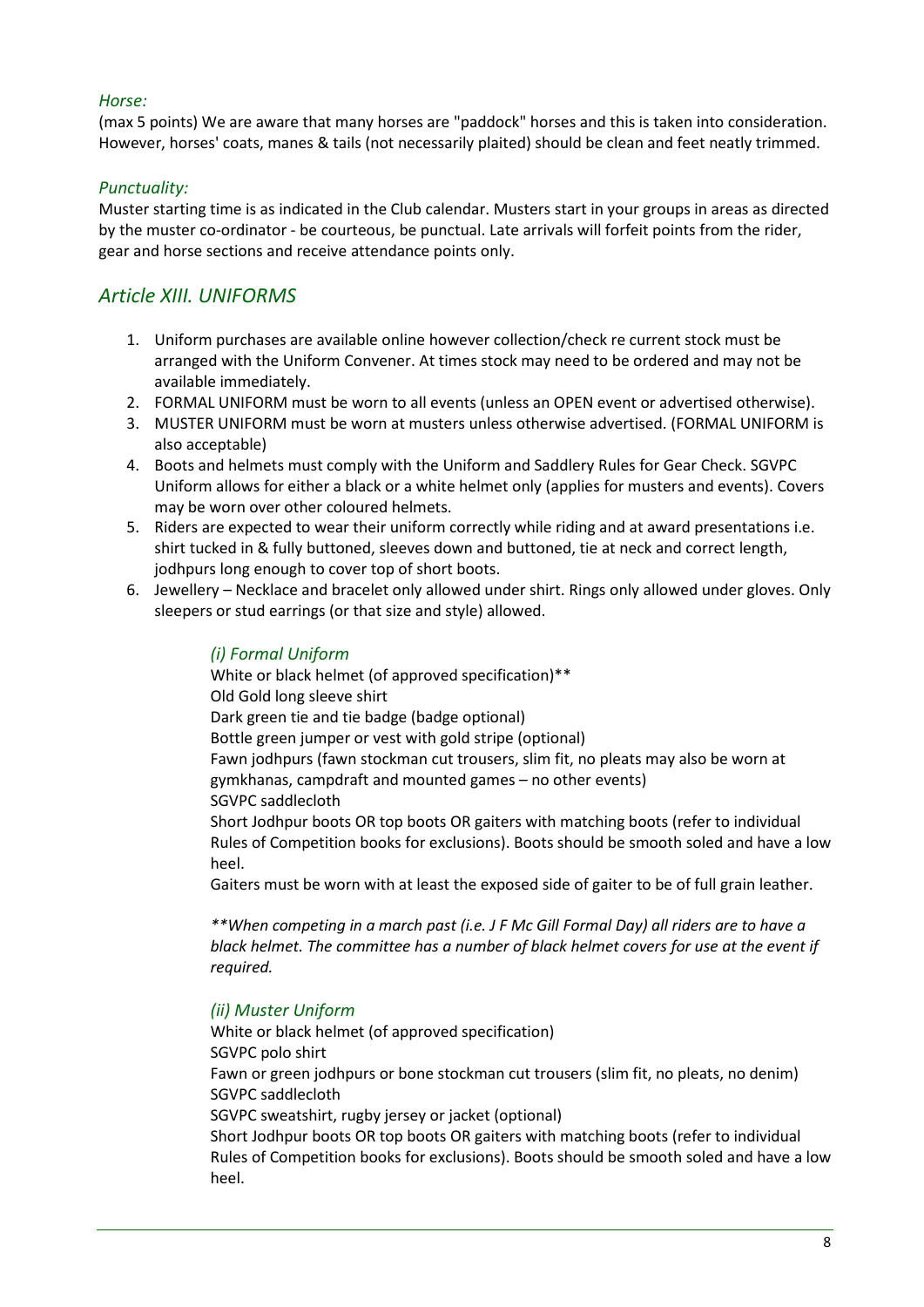Green and gold, black or white helmet cover. (green and gold cover may also be worn in the cross country phase of a one day event)

### *Article XIV. WORKING BEES*

- 1. There are two different types of working bees GENERAL WORKING BEES and EVENT WORKING BEES.
- 2. All membership types except Senior Associate and Life memberships carry an expectation to participate in GENERAL working bees. Required hours/duties are set by the Management Committee and advertised each year.
- 3. A refundable working bee levy is payable with application for membership (this can include rolling previous years refund if due).
- 4. General working bee hours must be logged via the website or in the register held at the club. Certain jobs may be assigned on an annual basis by arrangement with the Committee.
- 5. Hours worked must be by an adult member of the family. Junior members are encouraged to attend and help at working bees and this is taken into consideration for some end of year awards. All members of the family should log their attendance.
- 6. Claiming of refund of levy is the members' responsibility and must be effected within 4 months of expiry of membership.
- 7. EVENT working bees must be attended by an adult member of the family of all competitors. These working bees do not count towards end of year refund of levy. Hours should be reported to the event co-ordinator.
- 8. If event working bees are not attended the competitor may be required to ride HC (not eligible for placing/awards/points)
- 9. EVENT working bee is separate from a job performed at the event.

## *Article XV. CANTEEN*

- 1. Members are expected to participate in the canteen roster and record their attendance.
- 2. Children under 12 years of age are not permitted in the canteen.
- 3. Food safe practices must be followed at all times. Please refer to the Canteen Coordinator for guidance if required.
- 4. If unwell you must not handle food or operate any appliances. Please find a replacement member to fulfil your roster.
- 5. Appliances must only be used in the manner intended. Assistance must be sought if unsure how to operate.
- 6. Canteen duty performed at an event does not count towards yearly roster unless you did not have a competitor at the event. (refer article on EVENTS)

### *Article XVI. MANAGEMENT COMMITTEE*

- 1. The Management Committee is elected at the Annual General Meeting each year. Refer to Constitution for details and to notice of AGM for positions and agenda.
- 2. Officers of Samford Golden Valley Pony Club Inc, affiliated clubs and associations are obliged both under general law and by statute to observe certain standards in carrying out their duties as directors. A failure to comply with these minimum standards may expose the officer to a broad range of claims by Samford Golden Valley Pony Club Inc, affiliated clubs and associations or other people suffering loss.
- 3. The general law requires a director to take reasonable care in carrying out his functions, taking into account the director's skill, knowledge and experience. The director must also act honestly, taking care to avoid conflicts between the duty to Samford Golden Valley Pony Club Inc, affiliated club or association and either duties to other organisations or personal interest.